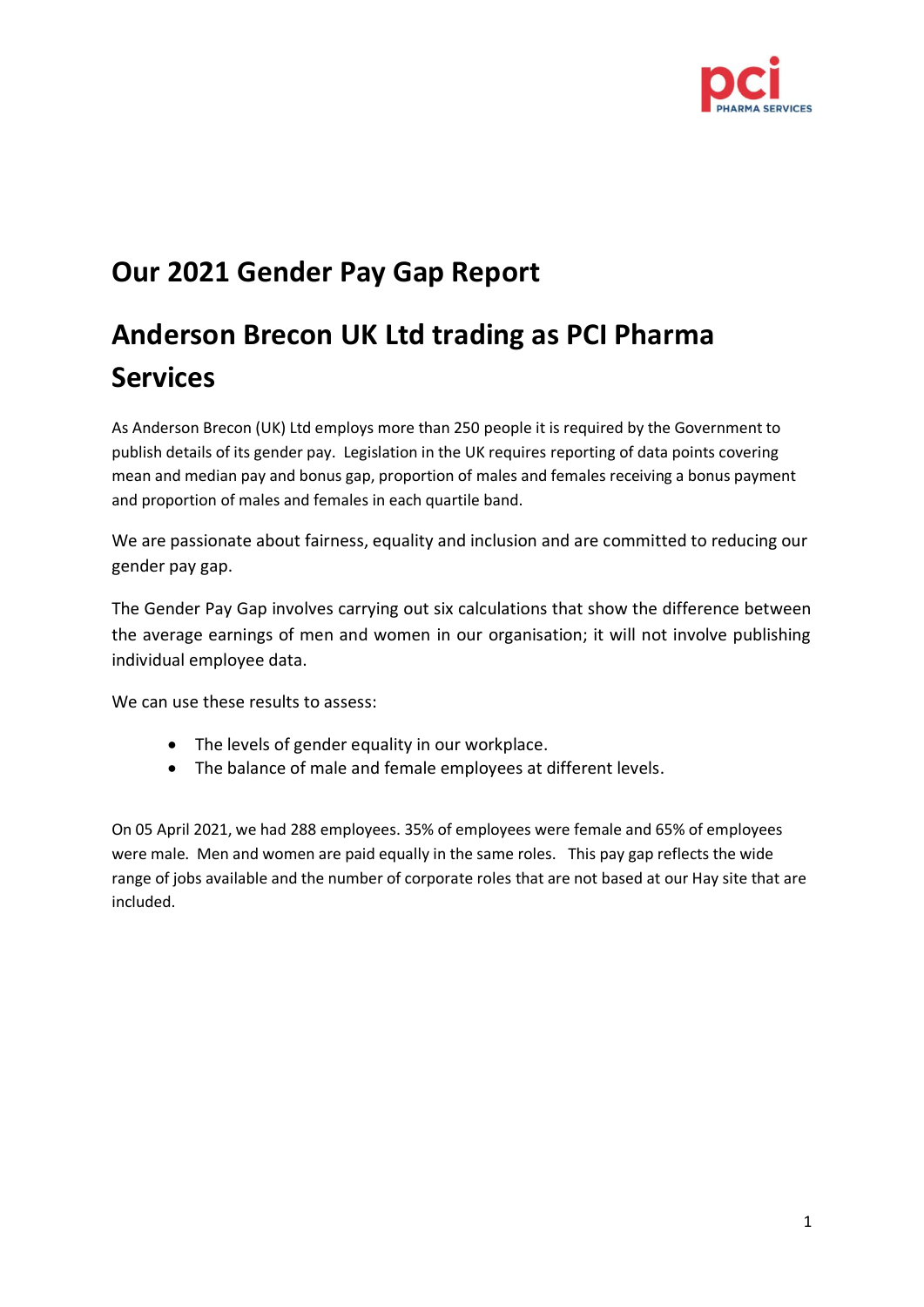

The challenge for our organisation and all UK organisations is to remove the gender pay gap.

### **Difference between Gender Pay Gap and Equal Pay**

It is important to note that the Gender Pay Gap is different to Equal Pay.

**Equal Pay** is the pay difference between men and women who carry out the same or similar jobs. We are confident that men and women are paid equally for doing equivalent jobs across our business and there are no differences in starting pay.

**Gender Pay Gap** is a measure of the difference between men and women's average earnings across an organisation. It does not look at the specific roles that each person is carrying out. Gender Pay Gap reporting includes data points covering mean and median pay and bonus gap, proportion of males and females receiving a bonus payment and proportion of males and females in each quartile band.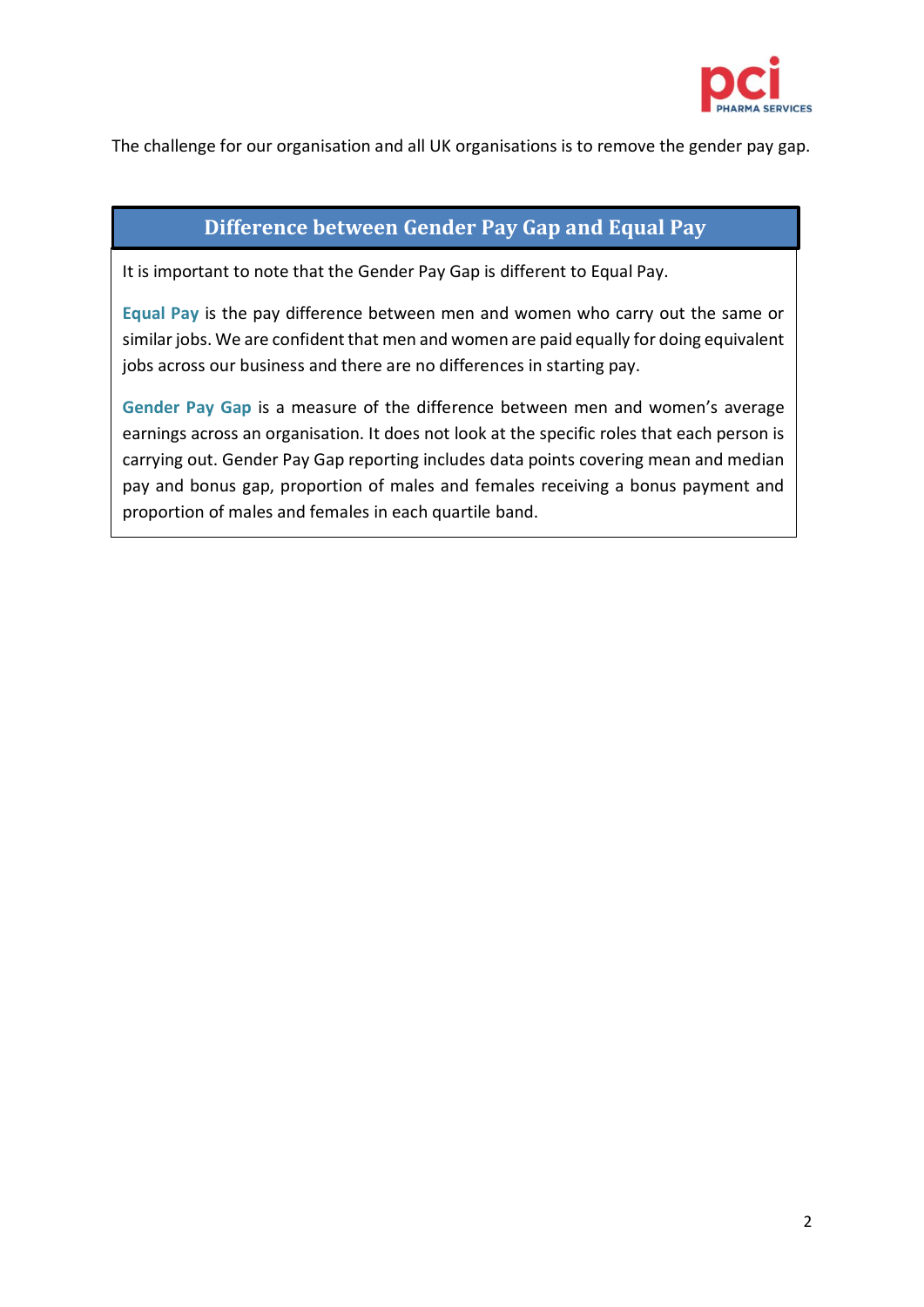

#### **Gender Pay and Bonus Gap**

The table below shows our overall mean and median gender pay gap based on the hourly rate of pay between men and women at the snapshot date of 5 April 2021. It also captures the mean and median differences between the bonus payments to men and women in the year up to 5 April 2021 i.e. for the 2020 performance award.

| Difference between men and women, reported as<br>a percentage of men's pay |             |               |
|----------------------------------------------------------------------------|-------------|---------------|
| 2021                                                                       | <b>Mean</b> | <b>Median</b> |
| Hourly fixed pay                                                           | 20.6%       | 12.5%         |
| Bonus paid                                                                 | 81.09%      | በ%            |

The gap in **mean hourly pay** rates and **mean bonus paid** reflects the wide range of jobs available and the number of corporate roles included. The **median bonus paid** shows that all eligible employees received a bonus.

The above figures are based on full-pay 'relevant' employees, therefore any colleagues who were absent on the snapshot date of 5 April 2021 and did not receive full pay due to sickness, maternity leave etc. have been excluded.

## **Mean and Median**

If all employees were lined up by male and female, in order of pay from the highest to the lowest, the **median gender pay gap** compares the pay of the female in the middle to the pay of the male in the middle.



The **mean gender pay gap** shows the difference in the average hourly rate of pay between men and women i.e. the total pay of all men, divided by the number of men, compared to women on the same basis.

#### **Gender Pay across Four Quartiles**

The information below illustrates the gender pay gap across four quartiles. We can use these results to assess the levels of gender equality in our workplace and the balance of male and female employees at different levels.

#### **How are pay quartiles calculated?**

The quartiles analysis ranks men and women from the lowest to highest earners. This is then divided into four even groups to show the proportions of men and women in each of these four earnings groups.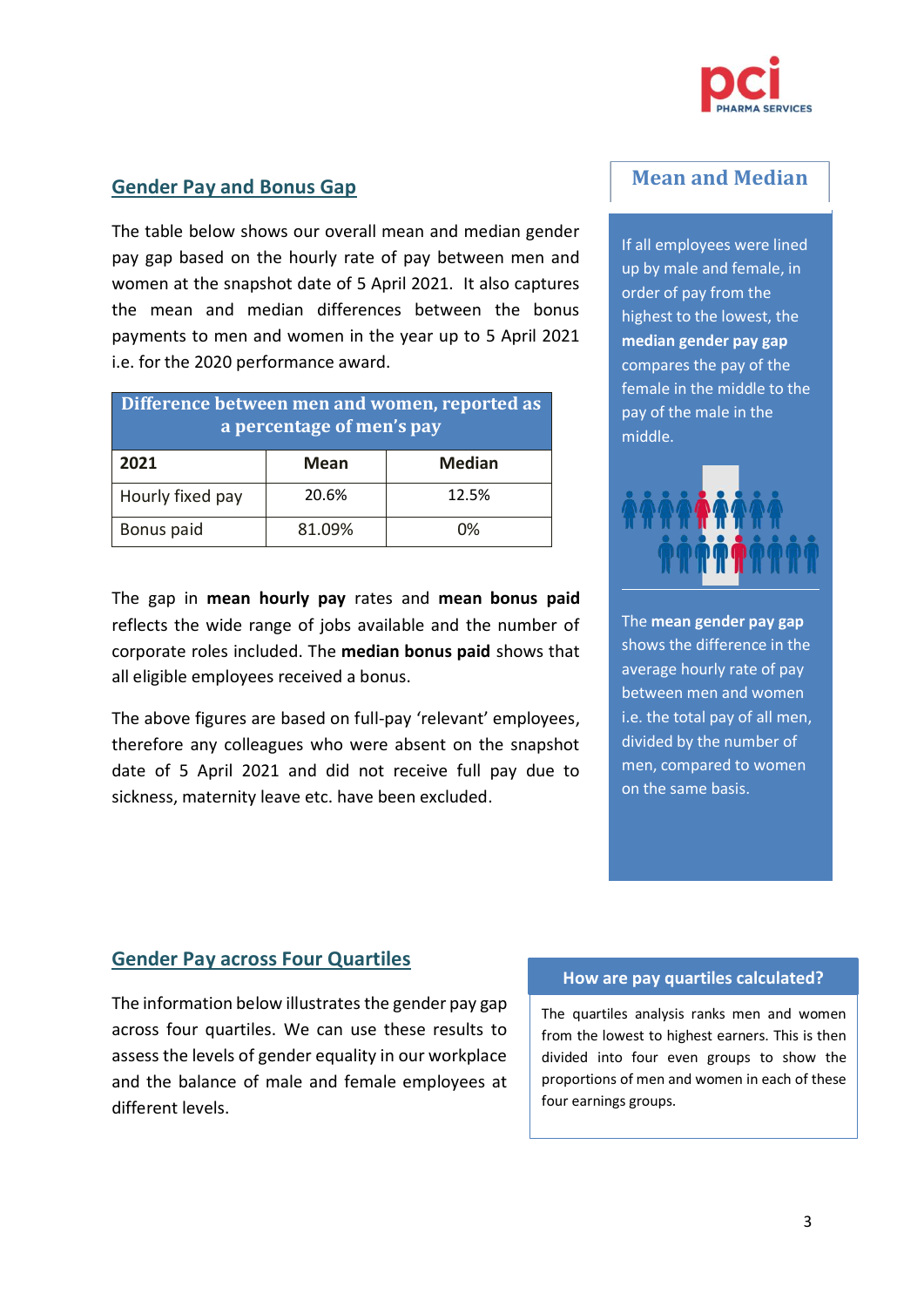

#### **Pay Quartiles**

The information below illustrates the gender pay at PCI Hay-on-Wye across four equally sized quartiles, each containing 72 colleagues.



*Upper Quartile, based on 58 Men and 14 Women*

This quartile represents an imbalance between the genders.



*Upper Middle Quartile, based on 46 Men and 26 Women*

This quartile represents an imbalance between the genders.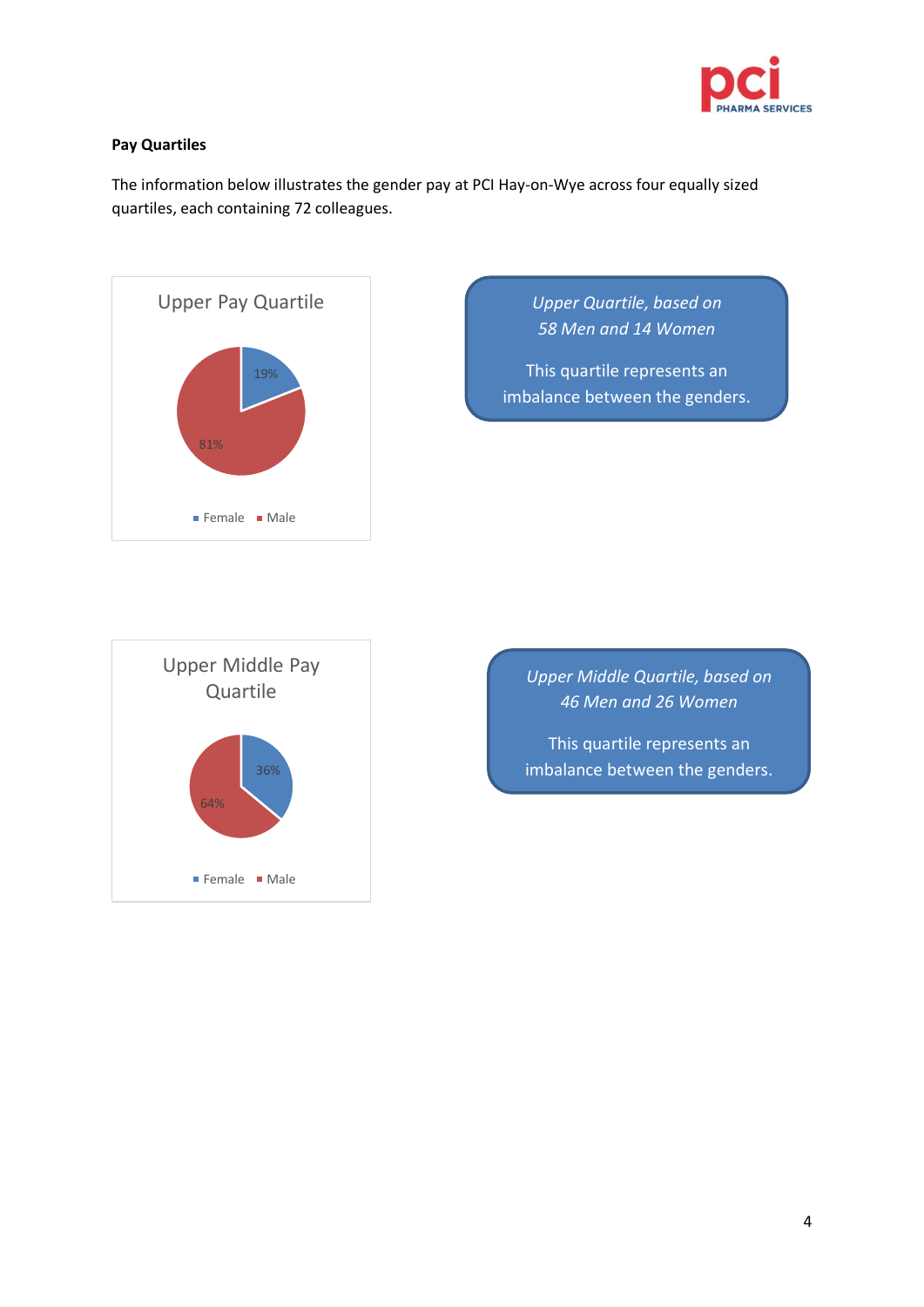



We are confident that men and women are paid equally for doing equivalent jobs across our business.

50% 50%

Female Male

There is an uneven distribution of genders at different levels through the organisation. The nature of some of our work; specific products we manufacture and handle, does limit our ability to have high levels of female staff working in these areas.

We already have measures in place to support both men and women with caring responsibilities and encourage women to return to work after maternity leave. We offer enhanced paternity pay and maternity pay policies. The maternity pay policy includes a returner bonus. Where roles permit, we support flexible working requests.

We will continue to encourage and support our workforce to develop in the career path of their choosing.